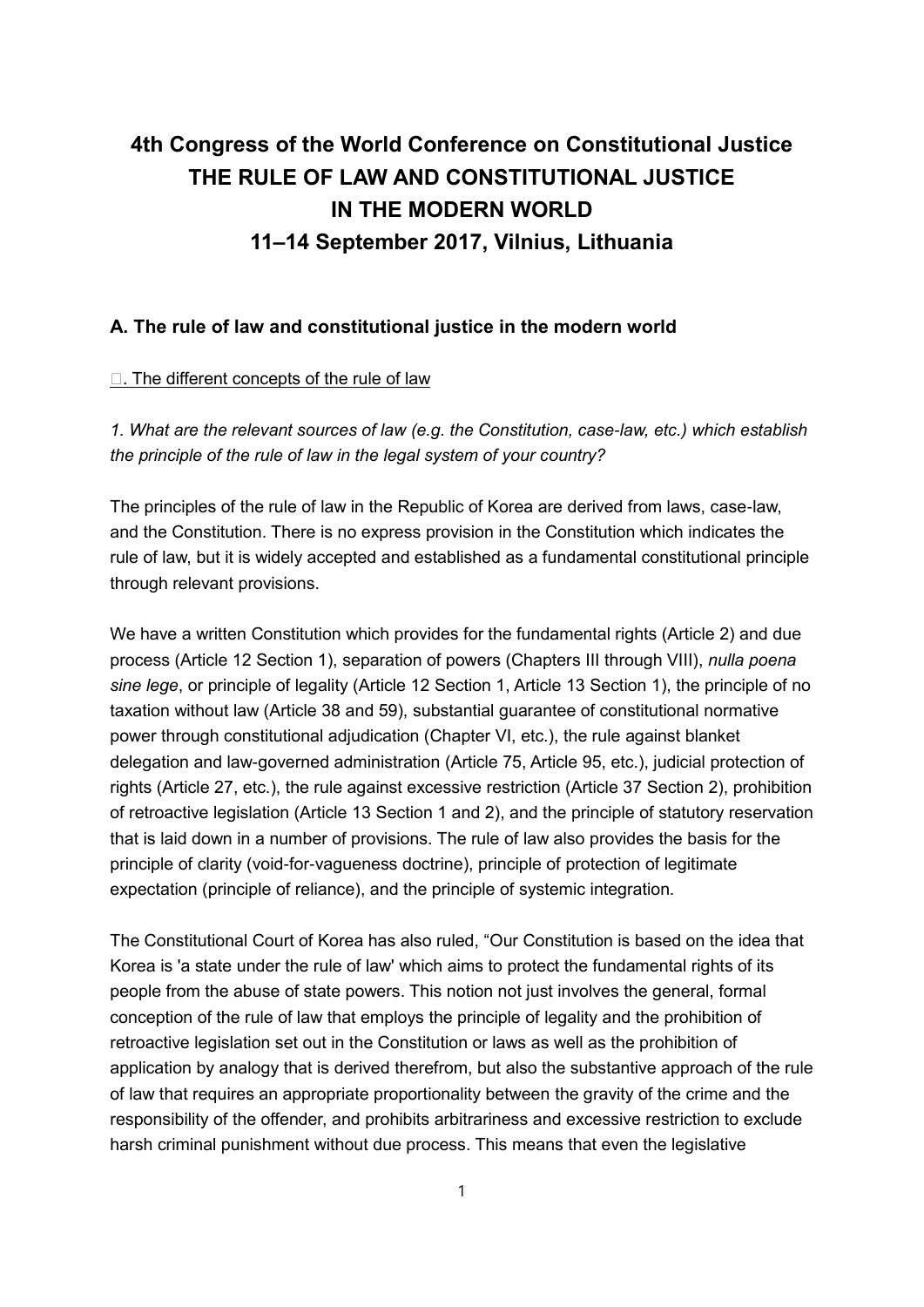discretion or legislative policy perspectives by the National Assembly should limit the restriction of people's freedom and rights to the minimum extent necessary, and that no legislation can infringe on the essence of fundamental rights (90Hun-Ba24, decided April 25, 1992, etc.)."

# *2. How is the principle of the rule of law interpreted in your country? Are there different concepts of the rule of law: formal, substantive or other?*

The 'rule of law' is commonly interpreted as the 'rule by law,' which means a state action should be based on and governed by the requirements of objective law. In general, there are two principal conceptions of the rule of law: formal rule of law and substantive rule of law. The formal interpretation of the rule of law focuses on the formal legitimacy of the law and, regardless of the content of law, recognizes the normative power of any law that has been enacted by the National Assembly. On the contrary, the substantive interpretation of the rule of law requires the justness of law itself in terms of its content, in addition to its formal aspects, and holds that the content of law should be protective of freedom and equality, in consistency with justice. The Constitutional Court of Korea views that a constitutional state governed by the rule of law does not have merely formal and procedural characteristics, but has substantive attributes as well (92Hun-Ba27, July 21, 1995, etc.).

# *3. Are there specific fields of law in which your Court ensures respect for the rule of law (e.g. criminal law, electoral law, etc.)?*

Historically, criminal punishment and taxes are important areas where the rule of law should be respected, in that they can be associated with serious human rights violations. The Korean Constitution expressly provides for the principle of legality (Article 13 Section 1), no taxation without law (Article 38 and 59), and limits to restrictions on fundamental rights (Article 37 Section 2).

In its decision in case 91Hun-Ka4 (decided July 8, 1991), the Constitutional Court of Korea stated that the 'law' specified in Article 13 Section 1 of the Constitution stipulating *nulla poena sine lege* or principle of legality refers to formal law enacted by the legislature, and that even if legislative delegation to administrative agencies is exceptionally permitted in light of the increasing social functions of modern states and complexity of social phenomena, it must be limited only to specific and individual cases of certain types. In addition, legislative delegation of penal provisions are undesirable, given the constitutional provisions that set forth, in particular, the principle of legality and due process to offer the utmost guarantee of human rights and the supremacy of fundamental rights protection that places special emphasis on no punishment without law. Thus, the requirements and scope of such legislative delegation should be carried out in a stricter and more limited manner. As such, the Constitutional Court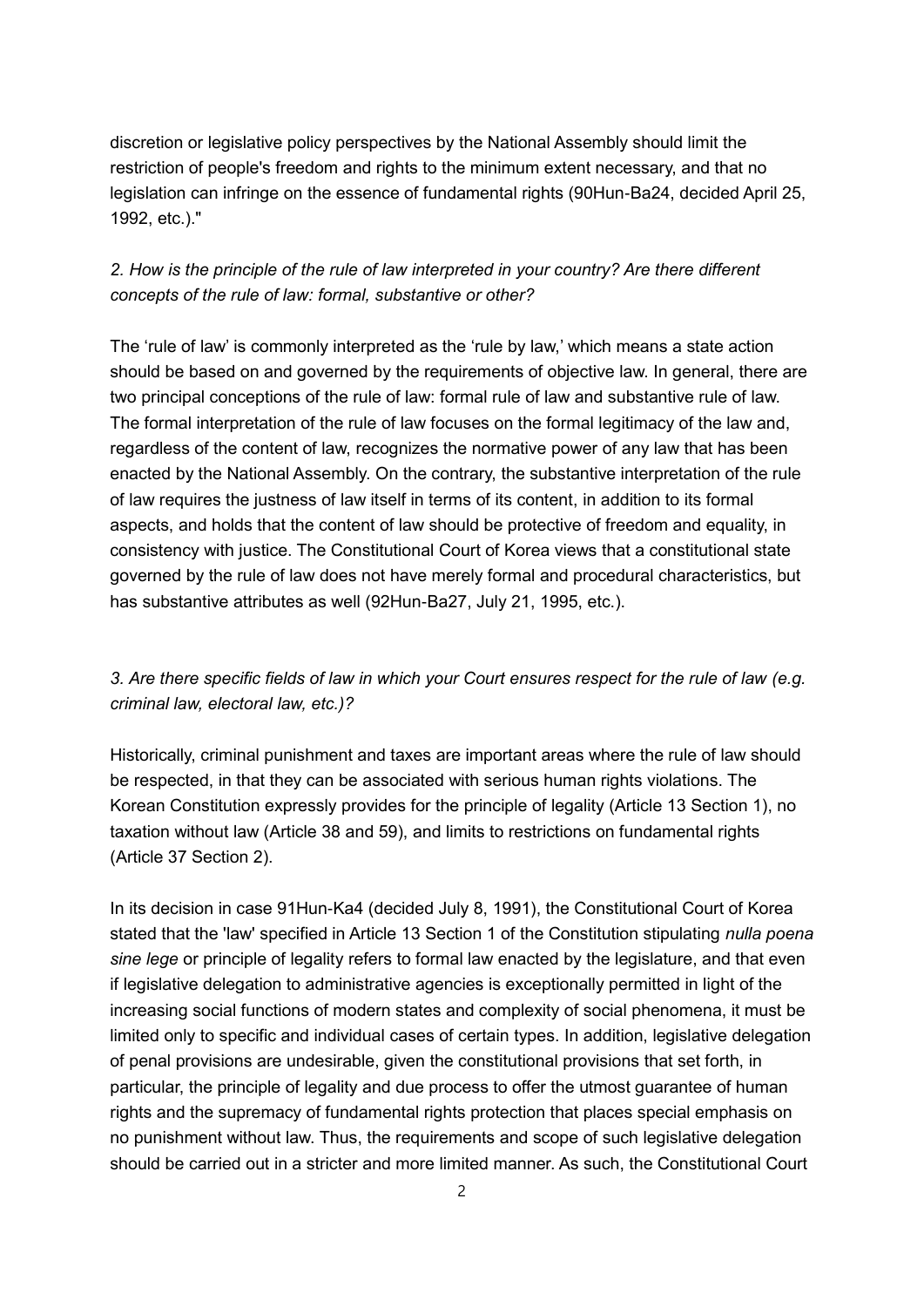held that the rule of law should be respected in penal provisions, stating that the delegation of penal provisions should be confined only to cases of urgency and to unavoidable circumstances where the specifics cannot be fixed in law beforehand, and that, even in such cases, the law should clearly define the elements of crime so that it is predictable which acts are subject to punishment, along with the type and range of punishment.

In deciding case 96Hun-Ba36 (decided July 16, 1997), the Korean Constitutional Court also stated that 'no taxation without law' demonstrates the rule of law in tax administration, and that the rule of law in today's world goes beyond the formal conception of the rule of law that requires the rights and duties of the people to be set down in law and extends to one that demands substantive due process with its purpose and content consistent with the constitutional ideal of protecting fundamental rights. The Court stated that no taxation without law proclaimed by Article 38 and 59 of the Constitution also refers to such rule of law that requires substantive due process, and so even if the conditions of taxation are set out in law, that does not suffice unless the purpose and content of the tax law is consistent with the constitutional protection of fundamental rights and with all the constitutional principles that support this idea.

Furthermore, the Constitutional Court held in case 99Hun-Ma480 (decided June 27, 2002), "Considering that the freedom of expression in a modern democratic society is indispensable for realizing the idea of popular sovereignty, restricting the freedom of expression based on an ambiguous regulation may intimidate the expressions guaranteed under the Constitution and thus invalidate its inherent role, which is to enable the expression of diverse views, opinions, and thoughts and to allow for mutual experimentation amongst such expressions. In other words, when it is unclear as to which kind of expression is banned, it is likely that those who are unsure of whether their intended expression is subject to regulation or not will generally refrain from expressing themselves in fear of regulation. Thereupon, the Constitution demands that the laws that restrict the freedom of expression should define the concept of the regulated expression in detail and with clarity." This way, the Korean Constitutional Court is safeguarding the rule of law in a wide range of areas including tax law and laws related to freedom of expression.

# *4. Is there case-law on the content of the principle of the rule of law? What are the core elements of this principle according to the case-law? Please provide relevant examples from case-law.*

The concept of the rule of law is permeated throughout the Constitution of Korea, and the Korean Constitutional Court derives a number of principles from the rule of law: principle of systemic integration, *nulla poena sine lege*, or principle of legality, principle of clarity or voidfor-vagueness doctrine, the principle of statutory reservation, principle of protection of legitimate expectation, prohibition of blanket delegation, principle of self-responsibility, etc.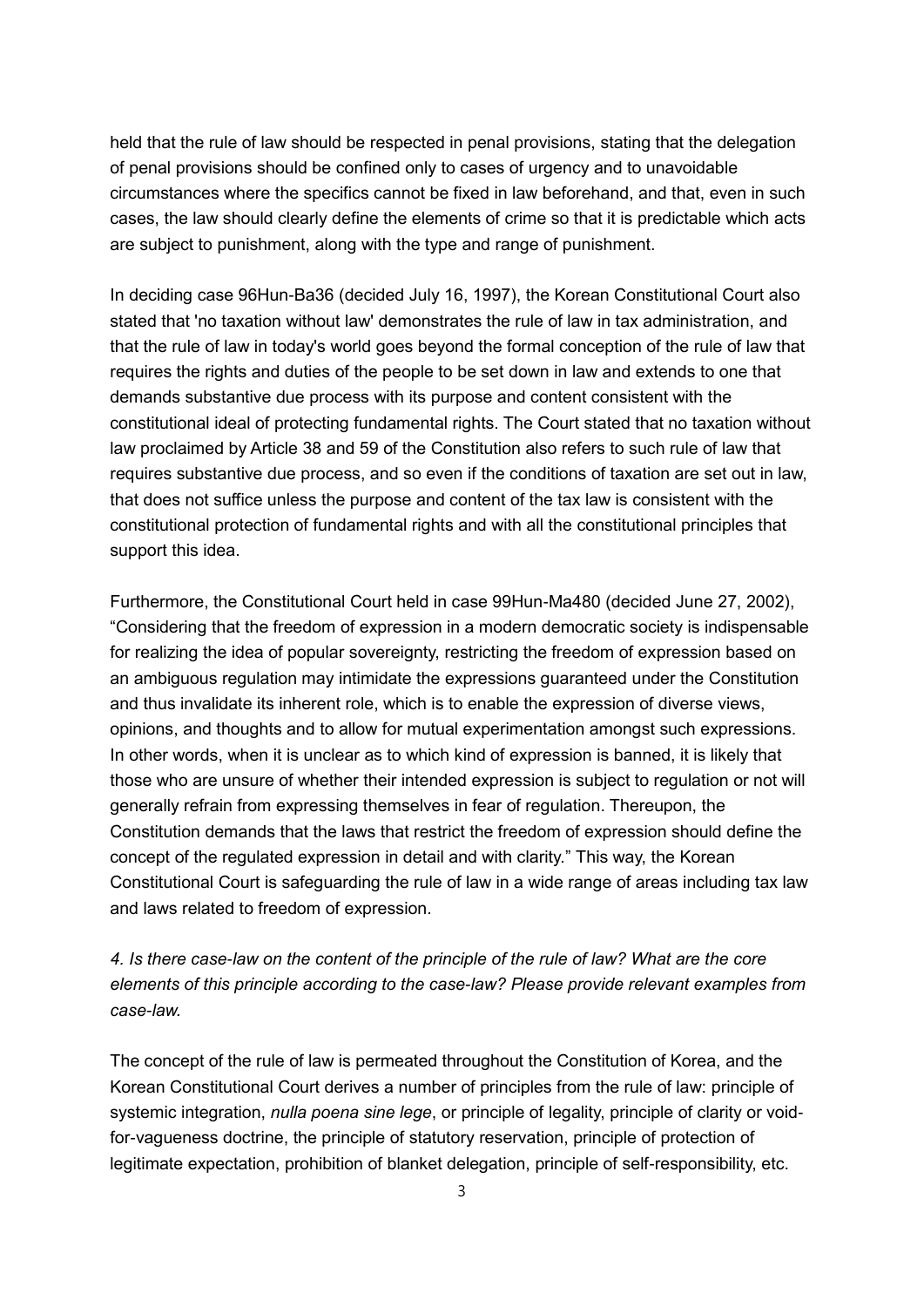In case 2013Hun-Ba120 (decided July 30, 2015), the Constitutional Court viewed the principle of systemic integration as one of the subordinate principles comprising the rule of law and stated, "The principle of systemic integration is a constitutional request that there should be no conflict or contradiction within the same regulation or between different regulations in terms of their structure, content, or underlying principles. It intends to prevent the arbitrariness of the legislator and thereby ensure the clarity, predictability, trust and legal certainty or stability of norms, which are derived from the principles of the rule of law that direct the control of state powers and, through this, the protection of people's freedom and rights."

The Constitutional Court proclaimed the following principles, among others, as the subordinate rules constituting the principles of the rule of law: the principle of separation of powers and the independence of judiciary, stating that "The independence of the judiciary, a principal indicator of liberal democracy whose core element is separation of powers, constitutes the rule of law (2015Hun-Ba331, decided September 29, 2016)"; the principle of statutory reservation and law-governed administration in general, holding that "The Constitution claims the rule of law as one of its fundamental principles, and that one of its core elements is the principle of statutory reservation, which requires administrative actions to be based on formal laws enacted by the National Assembly (2009Hun-Ba167, decided April 28, 2011)"; the principle of self-responsibility, stating that "The principle of selfresponsibility seriously reflects the freedom and accountability as well as the dignity of human beings, and it should be viewed as a principle inherent in the rule of law serving as the fundamental idea of modern law, not just limited to civil or criminal law (2009Hun-Ma170, decided March 25, 2010),"; the principle of clarity and legal certainty, saying that "The principle of clarity as one of the elements representing the rule of law, in principle, is required in all legislations limiting fundamental rights. Legal certainty and predictability cannot be achieved unless the norm addressees can discern which acts are banned and which are not from the content of the norm, without which the law enforcement authorities may become arbitrary in their execution (2005Hun-Ka1, decided June 30, 2005),"; and, lastly, principle of trust protection, saying that "The principle of protection of legitimate expectation is derived from the rule of law (2001Hun-Ma194, decided September 25, 2003)."

# *5. Has the concept of the rule of law changed over time in case-law in your country? If so, please describe these changes referring to examples.*

As reviewed earlier, the Constitutional Court of Korea, since its establishment in 1988, has consistently interpreted the principles of the rule of law under the Constitution as substantive, going beyond mere formal and procedural interpretation.

#### *6. Does international law have an impact on the interpretation of the principle of the rule of*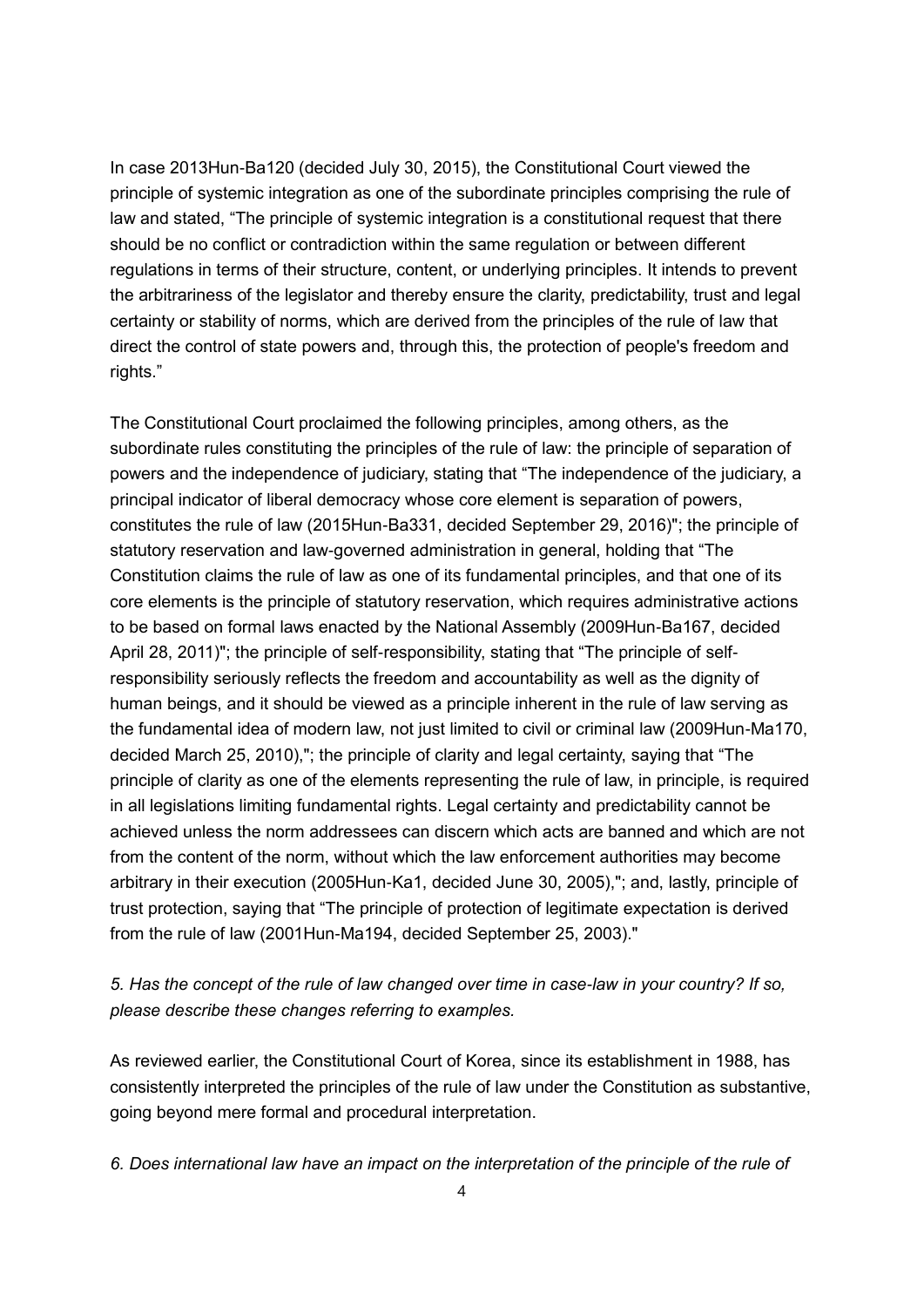#### *law in your country?*

Article 6 of the Korean Constitution provides that the treaties duly concluded and promulgated under the Constitution and the generally recognized rules of international law shall have the same effect as domestic law (Section 1), and also that the status of aliens shall be guaranteed as prescribed by international law and treaties (Section 2). This indicates that international law is viewed as inferior to the Constitution, and that as the rule of law is a fundamental principle of the Constitution, the understanding or interpretation of constitutional principles are not swayed by international law. Yet, there is no objection to the idea that international law can offer supplementary standards in interpreting the Constitution, and the Korean Constitutional Court has actually made numerous efforts to refer to international law in its constitutional interpretation.

#### $\Box$ . New challenges to the rule of law

*7. Are there major threats to the rule of law at the national level or have there been such threats in your country (e.g. economic crises)?*

In the past, long-term dictatorship and military coups were the major threats to the rule of law. Reflecting this, constitutional amendments to this day have been made mostly in relation to the term of the nation's President, specifically concerning the form of government and governance, and even then it was often the case that the amendment procedures laid out in the Constitution were not adhered to. The May 16 coup and the December 12 military insurrection are key examples of the constitutional order being destroyed by the military authorities in Korea. However, such threats have been resolved to a considerable degree, thanks to continuous efforts for democratization.

# *8. Have international events and developments had a repercussion on the interpretation of the rule of law in your country (e.g. migration, terrorism)?*

Recently, Korea experienced a controversy surrounding the enactment of an anti-terrorism act to respond to the increasing terrorist threats around the world. However, due to its particular geographic and political characteristics stemming from the inter-Korean division, the Republic of Korea is more influenced by the North Korean security threats and other North Korean issues than other international incidents. The matter of enacting an antiterrorism act was also addressed in this context. In the initial stage of inter-Korean exchanges, there were times when the lack of relevant laws resulted in problems related to the divorce and bigamy of North Korean refugees and inheritance issues involving the separated families of South and North Korea. Nevertheless, the Republic of Korea labels the North Korean region as an anti-state group and considers the territory above the Military Demarcation Line also to be part of its territory under its jurisdiction (Article 3, Constitution),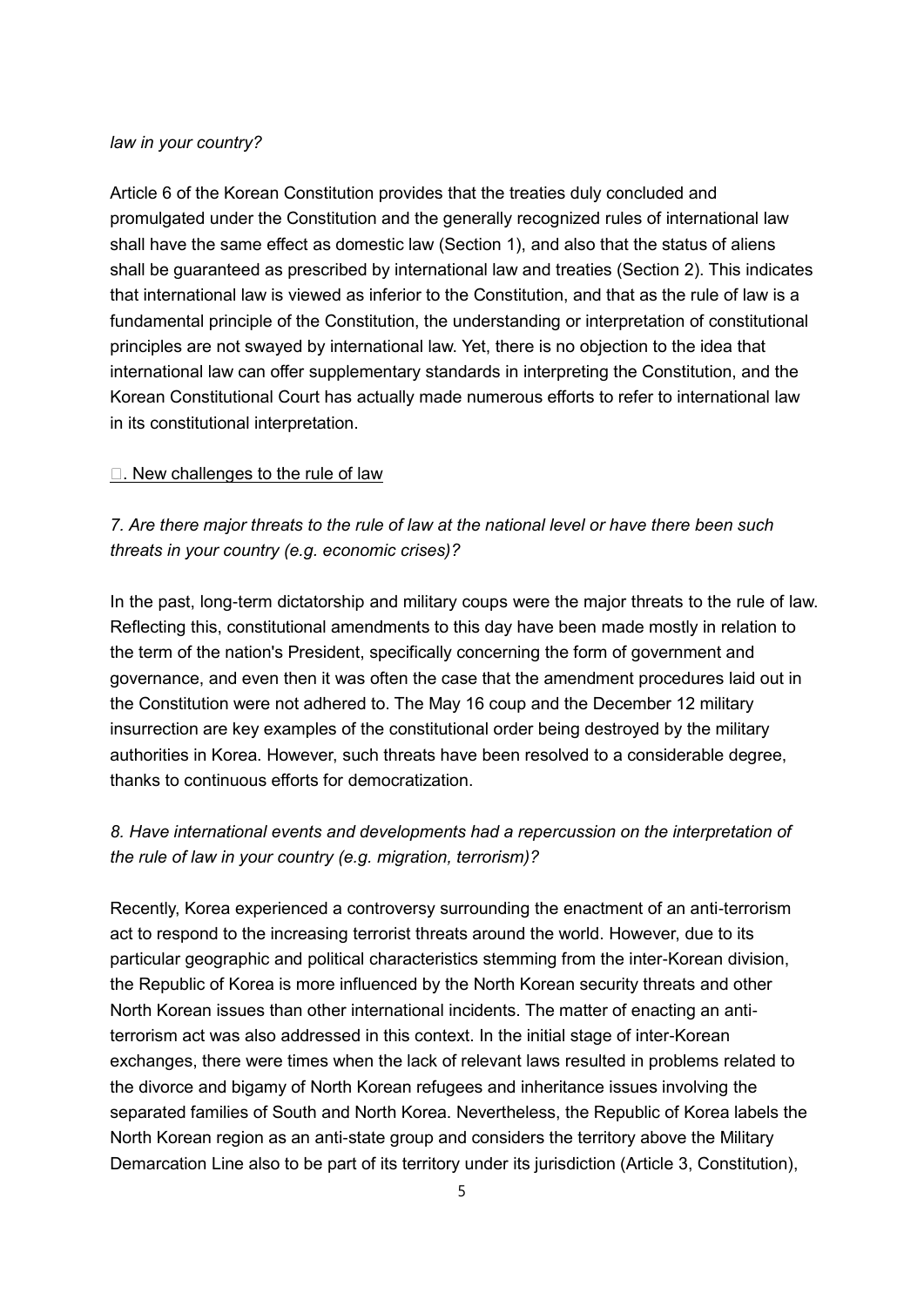and thus inter-Korean issues, from the South Korean perspective, do not constitute international events.

*9. Has your Court dealt with the collisions between national and international legal norms? Have there been cases of different interpretation of a certain right or freedom by your Court compared to regional/international courts (e.g. the African, Inter-American or European Courts) or international bodies (notably, the UN Human Rights Committee)? Are there related difficulties in implementing decisions of such courts/bodies? What is the essence of these difficulties? Please provide examples.*

#### *Case 1*

*Conscientious objection to military service (2008Hun-Ka22, decided August 30, 2011, etc.)* The United Nations Human Rights Committee and the United Nations Commission on Human Rights derived the right to conscientious objection to military service from Article 18 of the International Covenant on Civil and Political Rights (hereinafter the "Covenant") (right to freedom of conscience and religion). They called on the states not recognizing this right to prevent discrimination against the essential faith of conscientious objectors and called for the creation of an independent, impartial decision-making body to determine the seriousness of conscientious objection in specific cases, and advised states that adopt military conscription to introduce non-punitive, alternative military service that are non-combative or civil in nature. However, the Korean Constitutional Court denied the right of conscientious objection, holding that "No provision in the Covenant, including Article 18, explicitly states that the right of conscientious objection is a fundamental human right. While there have been discussions on including the right of conscientious objection in Article 18 in the course of the enactment of the Covenant, states that were involved in the legislation were against it. The interpretation of the UN Human Rights Committee and the UN Commission on Human Rights merely serves as a recommendation, and does not carry legal binding force. Moreover, the recognition of the right of conscientious objection and the question of whether to adopt alternative military service options should respect policy decisions that are based on the disparate and diverse circumstances of each State Party to the Covenant, such as its history, security conditions, social hierarchy, as well as political, cultural, religious or philosophical values. Considering the above, it is hard to say that the right of conscientious objection is recognized, or that it has legal binding force, under the Covenant."

This decision was based on the grounds that, "At the time the Korean Constitution was enacted, the Korean peninsula was in an exceptional situation where the South, at least, had to establish an independent democratic nation. Also, the two Koreas still have vivid memories of the Korean War, during which people of the same nation engaged in warfare, and have amassed strong military power in an arms race incurred by extreme ideological conflicts between left and right since the armistice. Korea is now the only divided nation in the world, and still remains in a state of hostile confrontation." Furthermore, "The Korean people are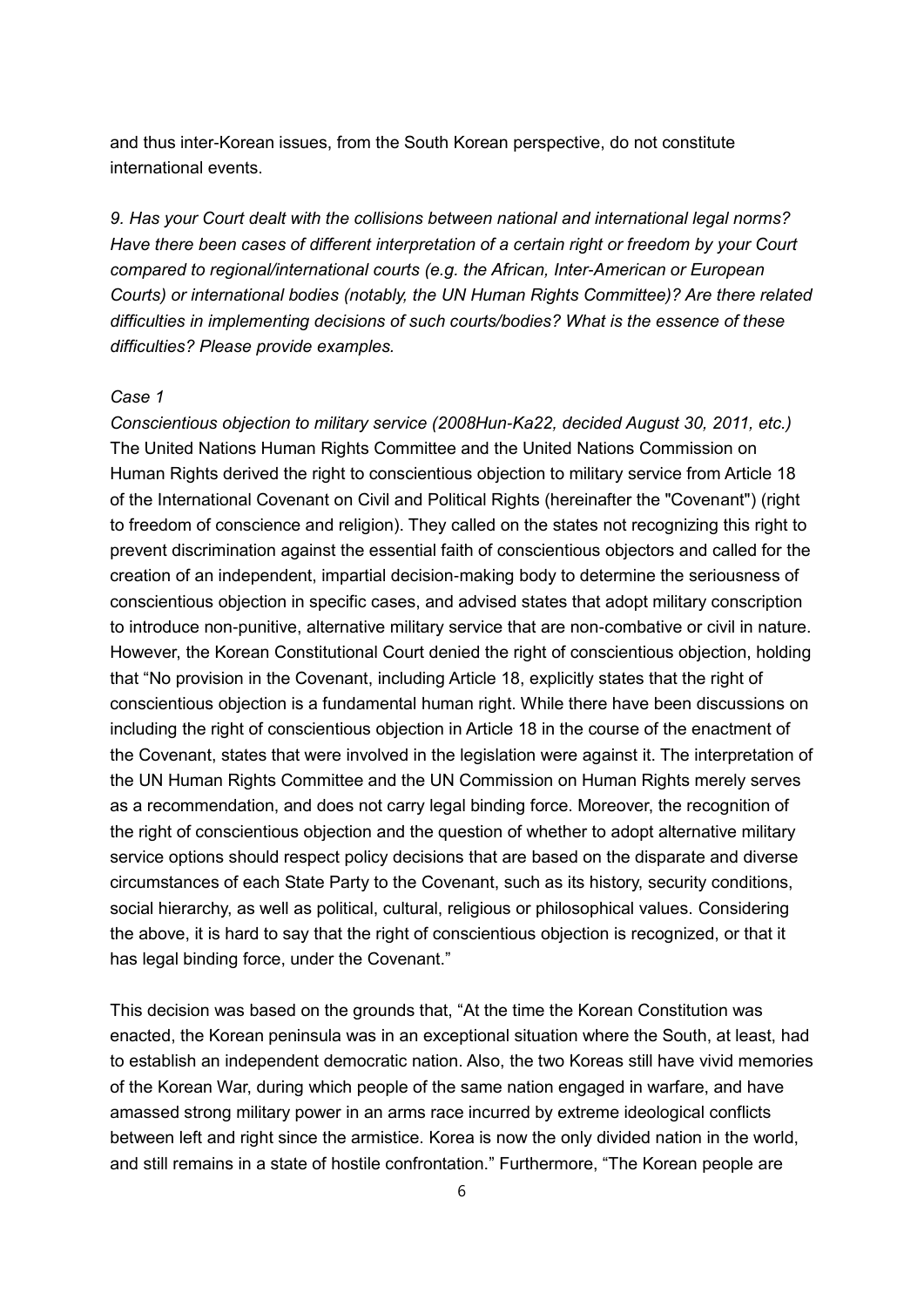experiencing severe ideological conflicts on national defense, security and North Korean issues, while crises on the Korean peninsula caused by North Korea's nuclear development and missile tests strongly affect the diplomatic and security situations of neighboring countries including the US, China and Japan. As seen, in particular, the recent armed provocations, North Korea's military threat is no longer implied or potential, but direct and very real," and that, "Human troops still play a significant role in national defense power; we must also consider the natural decline in troops due to the recent sharp fall in birth rates; and even if demand for troops falls on account of the development of information and scientific warfare, the scale and degree of this fall in demand depends on to what extent the military becomes more information and science-oriented. Therefore, we cannot risk losing troops solely based on expectations for such military development."

#### *Case 2*

#### *Capital Punishment (2008Hun-Ka23, decided on February 25, 2010, etc.)*

Article 1 of the Second Optional Protocol to the International Covenant on Civil and Political Rights, aiming at the abolition of the death penalty, prohibits capital punishment, while Article 2 prescribes that a State Party continuing to apply the death penalty shall pronounce a death sentence only under the strictest circumstances. The Republic of Korea continues to maintain the capital punishment system, and the Korean Constitutional Court has on several occasions held that the system is constitutional.

#### Ⅲ. New challenges to the rule of law

# *10. What is the impact of the case-law of your Court on guaranteeing that state powers act within the constitutional limits of their authority?*

Article 61 Section 1 of Korea's Constitutional Court Act states that "When any controversy on the existence or the scope of competence arises between state agencies, between a state agency and a local government, or between local governments, the state agency or local government concerned may request adjudication on competence dispute to the Constitutional Court." Meanwhile, decisions on competence disputes by the Constitutional Court binds all state agencies and local governments (Article 67 Section 1 of the Constitutional Court Act), which means that decisions by the Constitutional Court serve as the guideline for constitutionally defining each agency's scope of authority.

The Korean Constitutional Court also has jurisdiction over constitutional reviews and constitutional complaints (Article 111 Section 1 of the Constitution), and therefore can revoke or invalidate the exercise of governmental power if it is confirmed to be unconstitutional (Article 47 Sections 2 through 4, Article 75 Sections 3 through 7 of the Constitutional Court Act), and through an adjudication on impeachment remove the accused person from public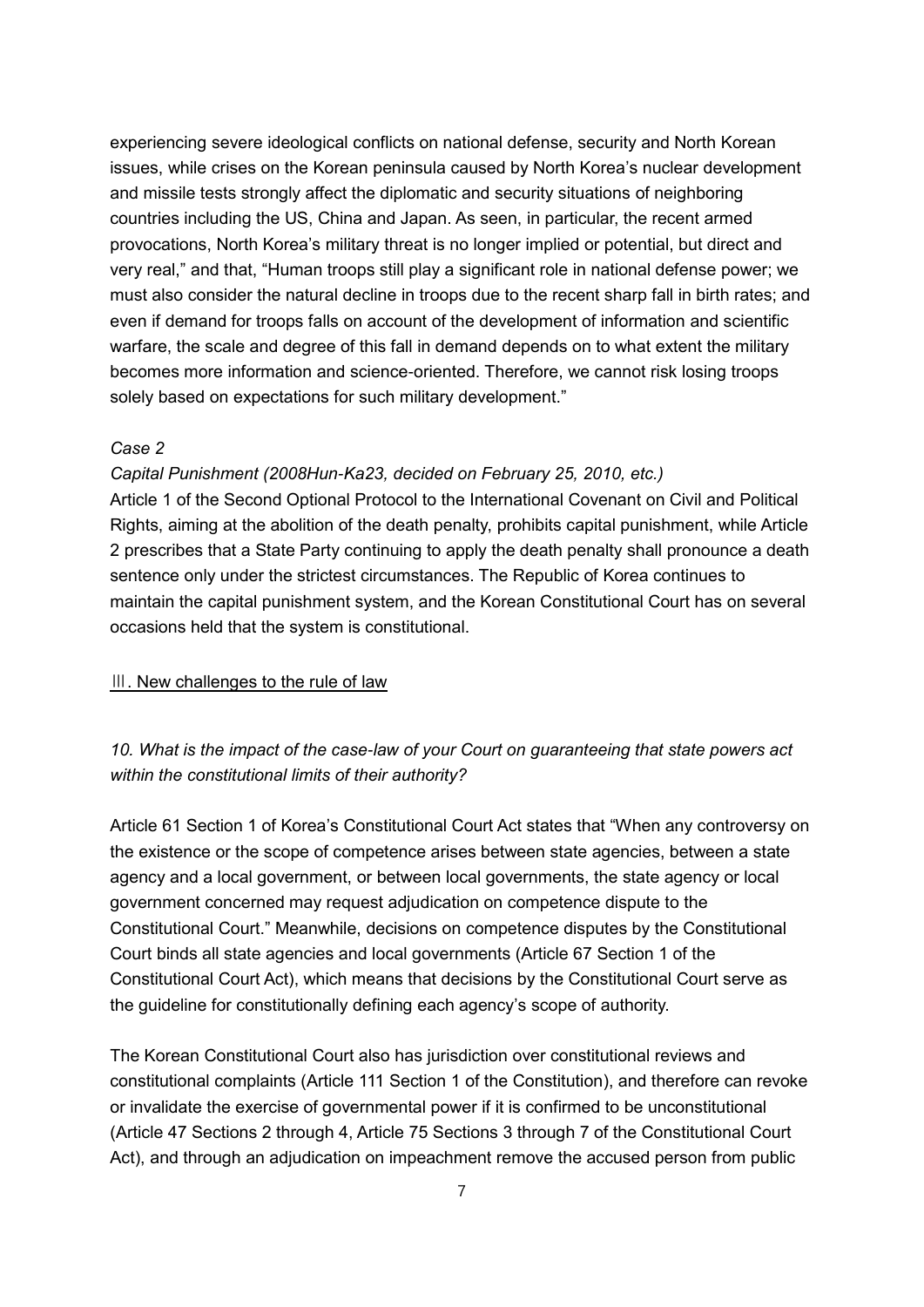office (Article 53 of the Constitutional Court Act).

For instance, regarding the former "Act on Special Measures for National Security and Integrity," which granted the President the right to declare a state of national emergency beyond the scope of the President's authority granted by the Constitution, the Korean Constitutional Court held that the invocation of the right to declare a national emergency, which may excessively restrict the fundamental rights of the Korean people, should be established based on strict legal grounds and control, and that this law had a high probability of being abused and misused. Thus, it was pronounced unconstitutional, for running contrary to constitutionalism and the rule of law. Through this decision, the constitutional limits of presidential authority were clarified (92Hun-Ka18, decided on June 30, 1994).

# *11. Do the decisions of your Court have binding force on other courts? Do other/ordinary courts follow/respect the case-law of your Court in all cases? Are there conflicts between your Court and other (supreme) courts?*

The decisions of the Korean Constitutional Court bind all state agencies and local governments in the legislative, administrative and judicial branches (Article 47 Section 1, Article 67 Section 1, and Article 75 Section 1 of the Constitutional Court Act). However, there was a dispute with the Supreme Court over the 'power to make a final review of the constitutionality or legality of administrative decrees, regulations or actions,' and over the 'binding force of decisions on limited constitutionality (unconstitutionality).'

Article 68 Section 1 of the Korean Constitutional Court Act prescribes that the "exercise or non-exercise of governmental power" is subject to the review of a constitutional complaint, but Article 107 Section 2 of the Korean Constitution prescribes that "The Supreme Court shall have the power to make a final review of the constitutionality or legality of administrative decrees, regulations or actions, when their constitutionality or legality is at issue in a trial." This presents the question of which institution has the right to make constitutional judgments on administrative decrees, regulations or actions. The Constitutional Court held that this right lies with the Constitutional Court, in its decision (89Hun-Ma178, decided on October 15, 1990) stating that "The power of the Supreme Court to make a final review of administrative decrees or regulations as prescribed in Article 107 Section 2 of the Constitution means that when the constitutionality of an administrative decree or regulation becomes the premise of a trial in a specific litigation case, the Supreme Court can make the final decision without making a request to the Constitutional Court, unlike in the case of the law. As long as the Constitutional Court, as prescribed in Article 111 Section 1 Item 1 of the Constitution, has jurisdiction over the constitutionality of law, it is only natural - for maintaining consistency in constitutional interpretation and control of norms - that regarding constitutional complaints for reasons of infringement of fundamental rights by governmental power, the right to review the constitutionality of administrative decrees and regulations - which are the lower rules of law -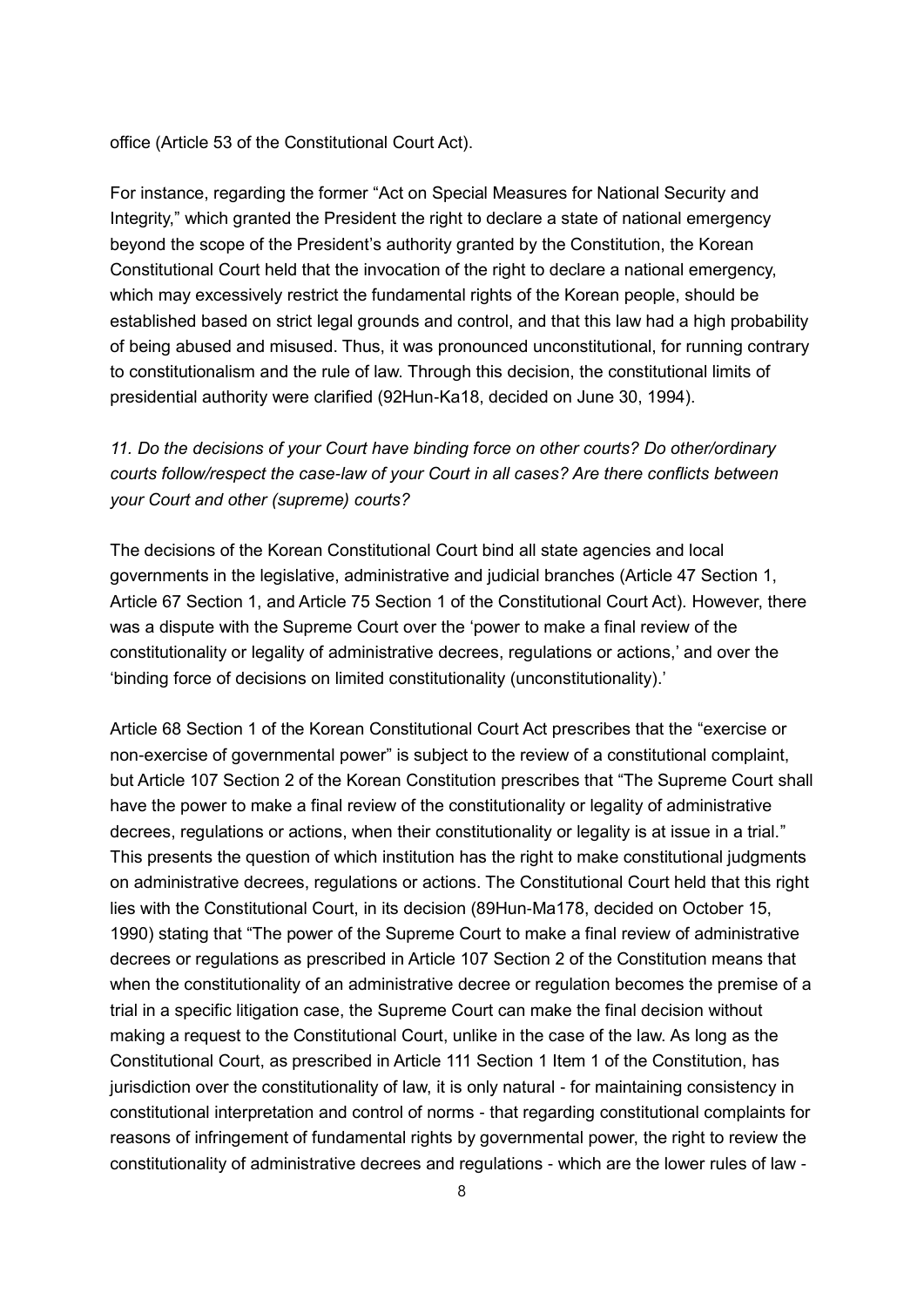belongs to the jurisdiction of the Constitutional Court. Article 107 Section 2 of the Constitution cannot be considered an exception. Thus, as in the case of the law, this article of the Constitution plays no role when fundamental rights have been directly infringed upon by administrative decrees and regulations and a constitutional complaint has been filed for this reason. Also, 'governmental power' as a subject of adjudication of a constitutional complaint as prescribed by Article 68 Section 1 of the Constitutional Court Act indicates all governmental power across the legislative, judicial and administrative branches. Therefore, law enacted by the legislative branch, enforcement decrees or enforcement rules enacted by the administrative branch and regulations enacted by the judicial branch, etc. can all become the subject of adjudication of a constitutional complaint when they directly infringe upon fundamental rights without awaiting alternative execution."

Meanwhile, regarding the constitutionality of interpreting the law, the Supreme Court held in its decision (Supreme Court Decision 95Jae-Da14, decided on April 27, 2001) that "Article 101 of the Constitution prescribes that judicial power shall be vested in courts composed of judges (Section 1), and that the courts shall be composed of the Supreme Court, which is the highest court of the State, and other courts at specified levels (Section 2). In the case of trials on specific disputes, the authority to decide the meaning, content and scope of application of the law or statutes - in other words the authority of legislative interpretation and application constitutes the very essence of the judicial branch, and it is the dominant principle of legislative interpretation and application to interpret laws in line with constitutional norms. Thus, the authority of legislative interpretation and application, which includes the interpretation of legal constitutionality, is vested in the exclusive jurisdiction of courts that hold the Supreme Court as the highest court of the State." Thus, the Supreme Court adheres to its stance (Supreme Court 2003Ka-Ki110, decided on July 14, 2005; Supreme Court 2011Ah83, decided on June 27, 2013; Supreme court 2013Ze-Ki5, decided on November 27, 2015, etc.) that "Article 107 Section 1 of the Constitution and Article 41 Section 1 of the Constitutional Court Act prescribe that when the constitutionality of a law is at issue in a trial, the court shall request a decision of the Constitutional Court, and that the authority of legislative interpretation and application, including constitutional legal interpretation in a specific dispute trial, is vested in the exclusive jurisdiction of courts that hold the Supreme Court as the highest court of the State. Judging by this, the only subject of a court's request to review the constitutionality of a statute as prescribed in Article 41 Section 1 of the Constitutional Court Act would be the constitutionality of the statute *per se*, and not the constitutionality of an interpretation of the statute. Thus, a request for constitutional review claiming that a statute is 'unconstitutional for being interpreted as …' is merely contending the interpretation of the court, and is therefore unjustified." Further, the Supreme Court also denies that decisions on limited constitutionality are binding, stating (Supreme Court 2012Jae-Du299, decided on March 28, 2013) that "Regarding limited constitutionality decisions, where the Constitutional Court leaves a statute as is and pronounces only the interpretation and application of specific content related to that statute as unconstitutional,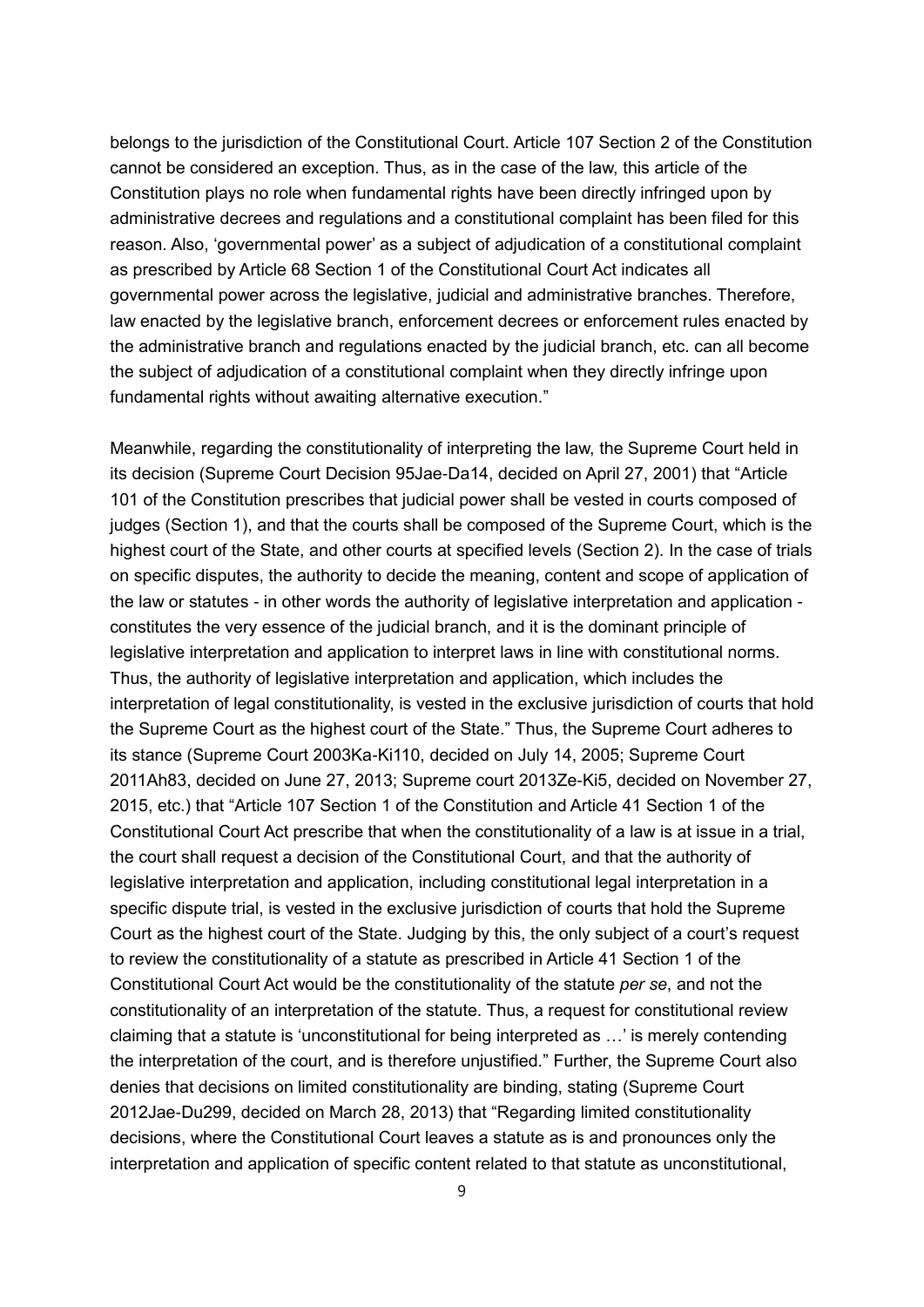the effect of an unconstitutionality decision as prescribed by Article 47 of the Constitutional Court Act cannot be granted. Thus, that decision on limited unconstitutionality cannot bind ordinary courts, and cannot serve as the grounds for a retrial." In response, the Constitutional Court held that "Decisions on the unconstitutionality of law made by the Constitutional Court includes not only decisions on simple unconstitutionality, but also on limited constitutionality, limited unconstitutionality and nonconformity to the Constitution, and they all carry legal binding force," and that "The interpretation of Article 68 Section 1 of the Constitutional Court Act should be that in cases where an ordinary court, against the binding unconstitutionality decision of the Constitutional Court, applies a law that has lost its effect and thus infringes on the fundamental right of a person, such a judgment should exceptionally become subject to adjudication of a constitutional complaint for the reasons mentioned above. Therefore, as long as 'judgment of ordinary courts' in Article 68 Section 1 of the Constitutional Court Act is interpreted as including judgments that infringe on the fundamental rights of the people by applying laws that have lost effect (having been pronounced unconstitutional by the Constitutional Court) Article 68 Section 1 of the Constitutional Court Act violates the Constitution," and revoked the Supreme Court judgment of 95Nue11405 decided on April 9, 1996 (96Hun-Ma172, decided on December 24, 1997, etc.).

*12. Has your Court developed/contributed to standards for law-making and for the application of law?(e.g. by developing concepts like to independence, impartiality, acting in accordance with the law, non bis in idem, nulla poena sine lege, etc.).*

The Constitutional Court is considered to have contributed significantly to making legislation and law enforcement more closely conform to the Constitution, and to the protection of people's basic rights. People whose fundamental rights were infringed upon by wrongful statutes and systems filed constitutional complaints, and the Constitutional Court invalidated such statutes and systems through unconstitutionality decisions, ensuring the fundamental rights of the people and rectifying illogical systems; with the ultimate aim of delivering on the ideology and value of the Constitution.

(Please refer to Answers 3, 7, and 17 for detailed examples.)

In the case where the voting rights of nationals residing abroad became an issue, the Korean Constitutional Court provided a legislative standard for voting rights (2004Hun-Ma644, decided on June 28, 2007, etc.), holding that, "Although Article 24 of the Constitution takes on the form of statutory reservation by stating that all people shall have the right to vote 'under conditions prescribed by statute,' this does not signify a reservation to comprehensive legislation that acknowledges the right to vote 'only under the terms of the law.' This means that the basic rights of the people should be materialized through the law and to specifically actualize the right to vote through the law. Such statutory reservation is to realize and ensure the right to vote and not to restrict it. Therefore, even when stipulating the contents and process regarding the right to vote, such stipulation must conform with Article 1 of the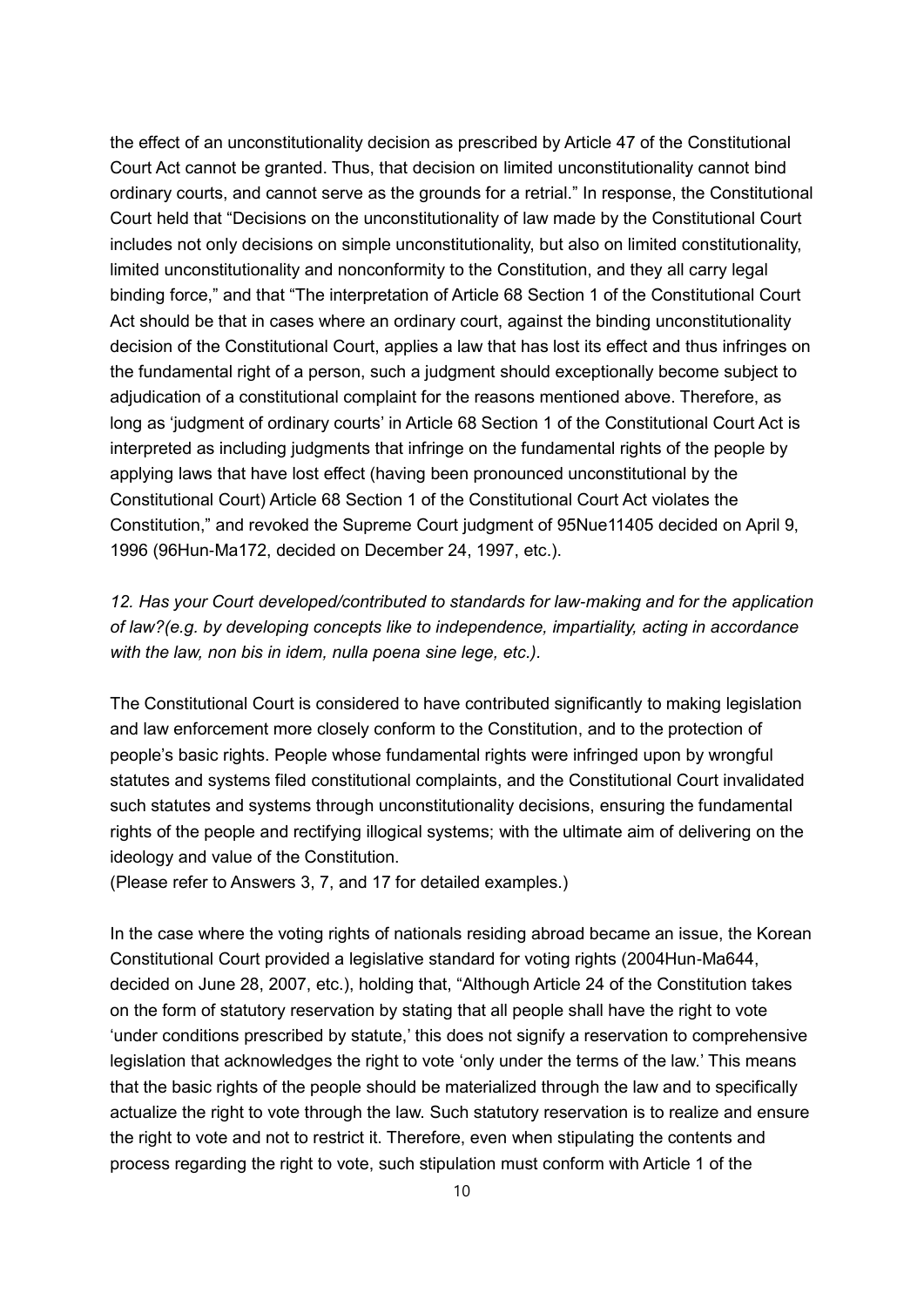Constitution which declares popular sovereignty, Article 11 which speaks of equality, and Articles 41 and 67 which guarantee popular, equal, direct and secret elections for presidential and national assembly elections. Also, pertaining to the importance the right to vote holds in a democratic nation as the apparatus for realizing popular sovereignty and democracy through representation, the legislative branch should enact laws that guarantee the right to vote to its fullest. Accordingly, in cases where the constitutionality of legislation that restricts the right to vote is examined, the said examination must be strict. Therefore, legislations that restrict the right to vote cannot be justified directly by Article 24 of the Constitution, but can only be justified according to Article 37 Section 2 of the Constitution in exceptional and unavoidable cases only when necessary for national security, the maintenance of law and order or for public welfare. Even then, the essential aspect of the right to vote cannot be violated."

The Constitutional Court also provided a legislative standard for the occupation system in a decision on the freedom of occupation (2005Hun-Ma161, decided on November 27, 2008, etc.), holding that, "The protection of freedom of occupation does not require that the legislature infinitely maintain a profession that already exists or keep the requirements for working in a profession the same. However, it is required by the principle of government by the rule of law under the Constitution that the confidence of existing workers are protected when the legislature reforms the occupation system, for instance by changing or strengthening the requirements for exercising an occupation for the necessity of public interest. Whether such confidence has been protected to the fullest extent will be the basis for deciding whether the principle against excessive restriction has been violated."

# *13. Do you have case-law relating to respect for the rule of law by private actors exercising public functions?*

The Constitutional Court holds that the rule of law and its underlying principles also apply to the acts of a private entity entrusted with administrative functions.

In 2005Hun-Ma506 (decided on June 26, 2008), the Constitutional Court held that while a private entity entrusted with administrative functions, under its responsibility and title, exercises authority and is vested in those legal effects, the government commands and supervises such entrusted matters, and can cancel or suspend its dispositions if such entrusted matters are illegal or unjustified. In this case, the administrative agent is not the private entity but the state or public authority that has entrusted it with public power, and thus the exercise of public power by the private entity entrusted with administrative functions is no different in terms of legal effect from power exercised by the government.

*14. Are public officials accountable for their actions, both in law and in practice? Are there problems with the scope of immunity for some officials, e.g. by preventing an effective fight*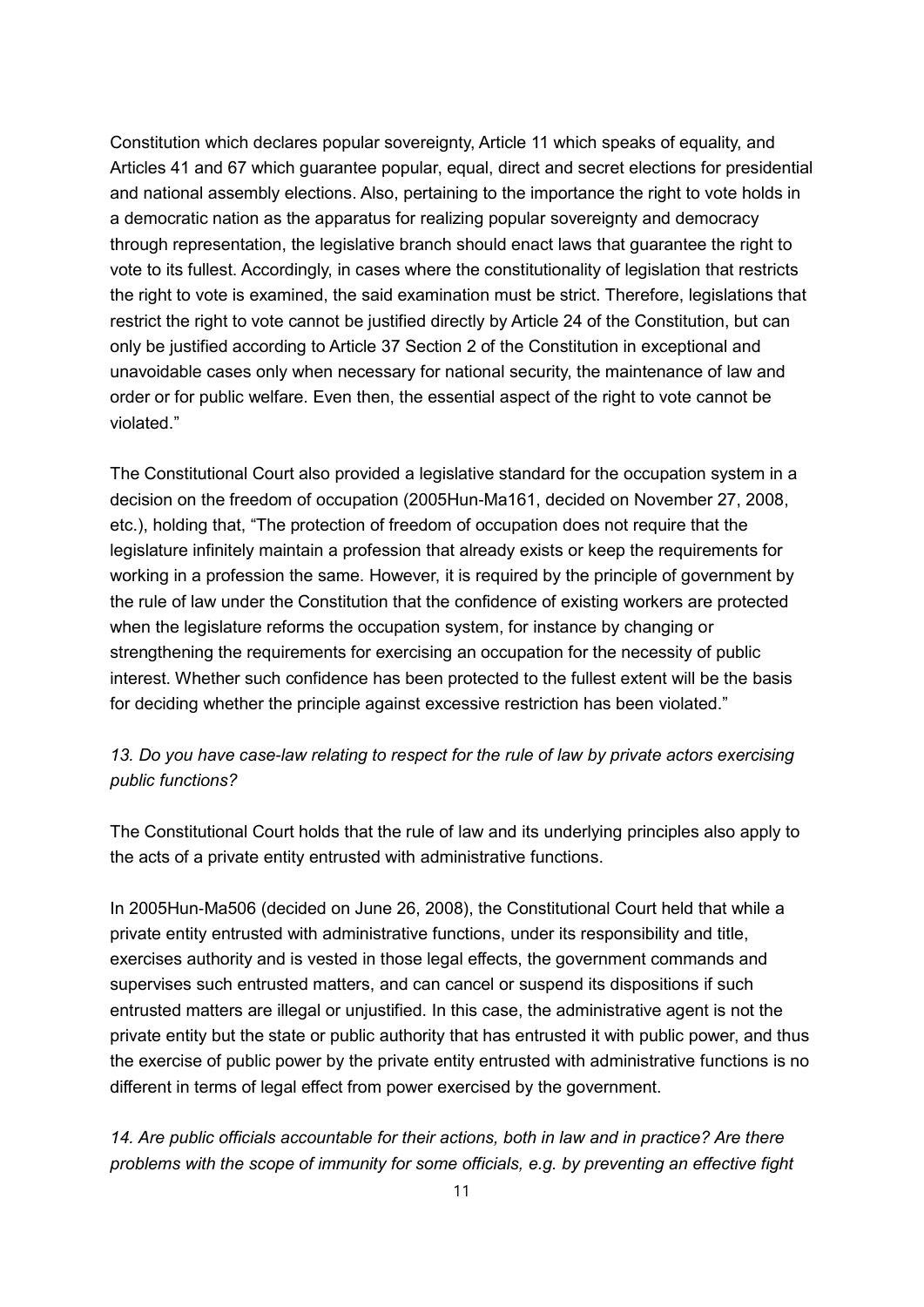# *against corruption? Do you have case-law related to the accountability of public officials for their actions?*

Responsibility for actions as a public official can largely be divided into two areas: public officials for which such responsibility, criminal offense charges and impeachment are prescribed by the Constitution, such as the President and National Assembly members; and other public officials.

National Assembly members have the right to not be arrested or detained during sessions of the National Assembly (Article 44 Section 1 of the Constitution) and to not be held responsible for opinions officially expressed or votes cast in the Assembly (Article 45 of the Constitution). The President has the right to not be charged with a criminal offense during tenure of office (Article 84 of the Constitution). In case the President, the Prime Minister, members of the State Council, heads of Executive Ministries, Justices of the Constitutional Court, judges, members of the National Election Commission, the Chairman and members of the Board of Audit and Inspection, and other public officials designated by law have violated the Constitution or other statues in the performance of officials duties, the National Assembly may pass motions for their impeachment (Article 65 Section 1 of the Constitution), and any person against whom a motion for impeachment has been passed shall be suspended from exercising power until the impeachment has been adjudicated (Article 65 Section 3 of the Constitution). A decision on impeachment by the Constitutional Court removes the person from public office, but this does not exempt the person impeached from civil or criminal liability (Article 65 Section 4 of the Constitution). Up until today, two motions for impeachment of a President have been filed with the Constitutional Court (2004Hun-Na1, 2016Hun-Na1). The Constitution also clarifies the responsibilities of a public official that has caused damage to another person by unlawful acts in the course of official duties, prescribing in Article 29 Section 1 of the Constitution that, "In case a person has sustained damages by an unlawful act committed by a public official in the course of official duties, he may claim just compensation from the State or public organization under the conditions as prescribed by law. In this case, the public official concerned shall not be immune from liabilities."

#### Ⅳ. The law and the individual

# *15. Is there individual access to your Court (direct/indirect) against general acts/individual acts? Please briefly explain the modalities/procedures.*

In Korea, an individual can file for two types of adjudications with the Constitutional Court: a constitutional review of statutes, and a constitutional complaint. Thus in Korea, the review of unconstitutionality of statutes is conducted either in the form of concrete review or in the form of individual complaints.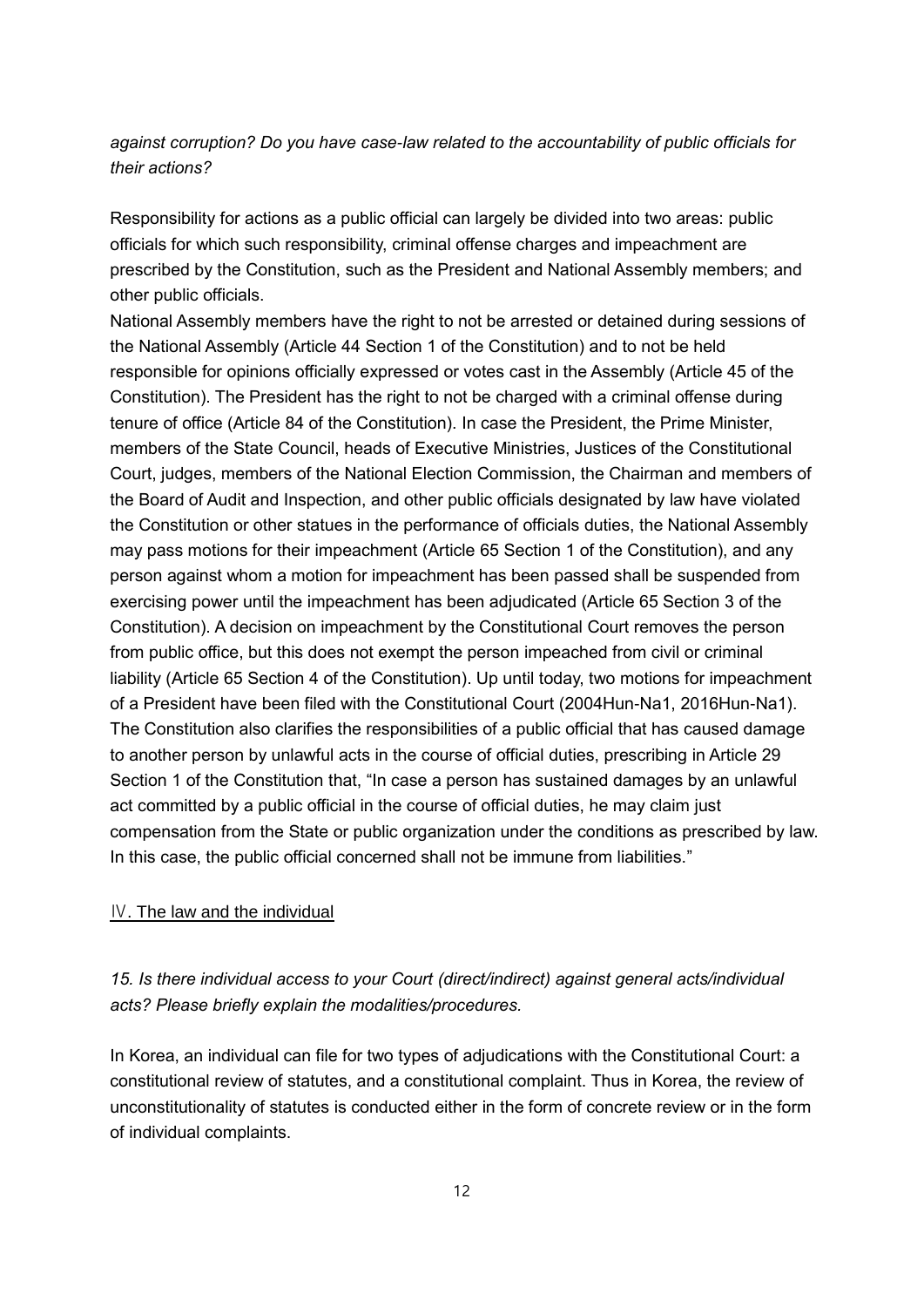In the case of concrete review, the judges of an ordinary court where a case is pending file a motion with the Constitutional Court of Korea either at the request of a party to a case or at the court's own initiative. If the motion is denied by the ordinary court, in the case of the former, the same individual (the party to the case) may file the same complaint with the Constitutional Court under Article 68 Section 2 of the Constitutional Court Act. Thus, this type of constitutional complaint can also be categorized as an adjudication that can be requested by an individual.

In case where there is no pending case with the ordinary court, an individual may directly take the statute to the Constitutional Court for review in the form of a constitutional complaint according to Article 68 Section 1 of the Constitutional Court Act ("Any person whose basic rights guaranteed by the Constitution is infringed due to exercise or non-exercise of governmental power may file a constitutional complaint with the Constitutional Court."). In case of a constitutional complaint, the Constitutional Court decides whether fundamental rights have been infringed upon, while adjudications on constitutional reviews of statutes, in addition to this, examine whether the Constitution has been violated.

Provided, adjudication on a constitutional review of statues, or on a constitutional complaint under Article 68 Section 2 of the Constitutional Court Act, examines laws that have 'equal power to statutes,' including statutes that have been approved by the National Assembly and other treaties and emergency orders, etc. (2010Hun-Ba132, decided on March 21, 2013, etc.). Meanwhile, adjudication of a constitutional complaint under Article 68 Section 1 of the Constitutional Court Act deals with the exercise of governmental power. Thus no complaints involving acts under private sphere or of a private entity can be filed with the Constitutional Court.

# *16. Has your Court developed case-law concerning access to ordinary/lower courts (e.g. preconditions, including, costs, representation by a lawyer, time limits)?*

The Korean Constitution recognizes the right to trial as a fundamental right, prescribing in Article 27 Section 1 that, "All citizens shall have the right to trial in conformity with law by judges qualified under the Constitution and law." The Constitutional Court broadly recognizes the discretion of the legislature, holding that, "The right to trial means that 'during legal disputes, the people have the right to file a lawsuit to seek a comprehensive review by an independent court, based on facts and laws,' and indicates the right to at least one trial, and to request at least one instance; the specific procedures are up to the broad legislative discretion of the legislature (2003Hun-Ba34, decided on March 31, 2005)."

In this light, the legislature's decision has been respected on various occasions, for example on lawsuit fees such as revenue stamp costs, etc. (93Hun-Ba57, decided on August 29, 1996), discontinuation of review by the Supreme Court (97Hun-Ba37, decided on August 29,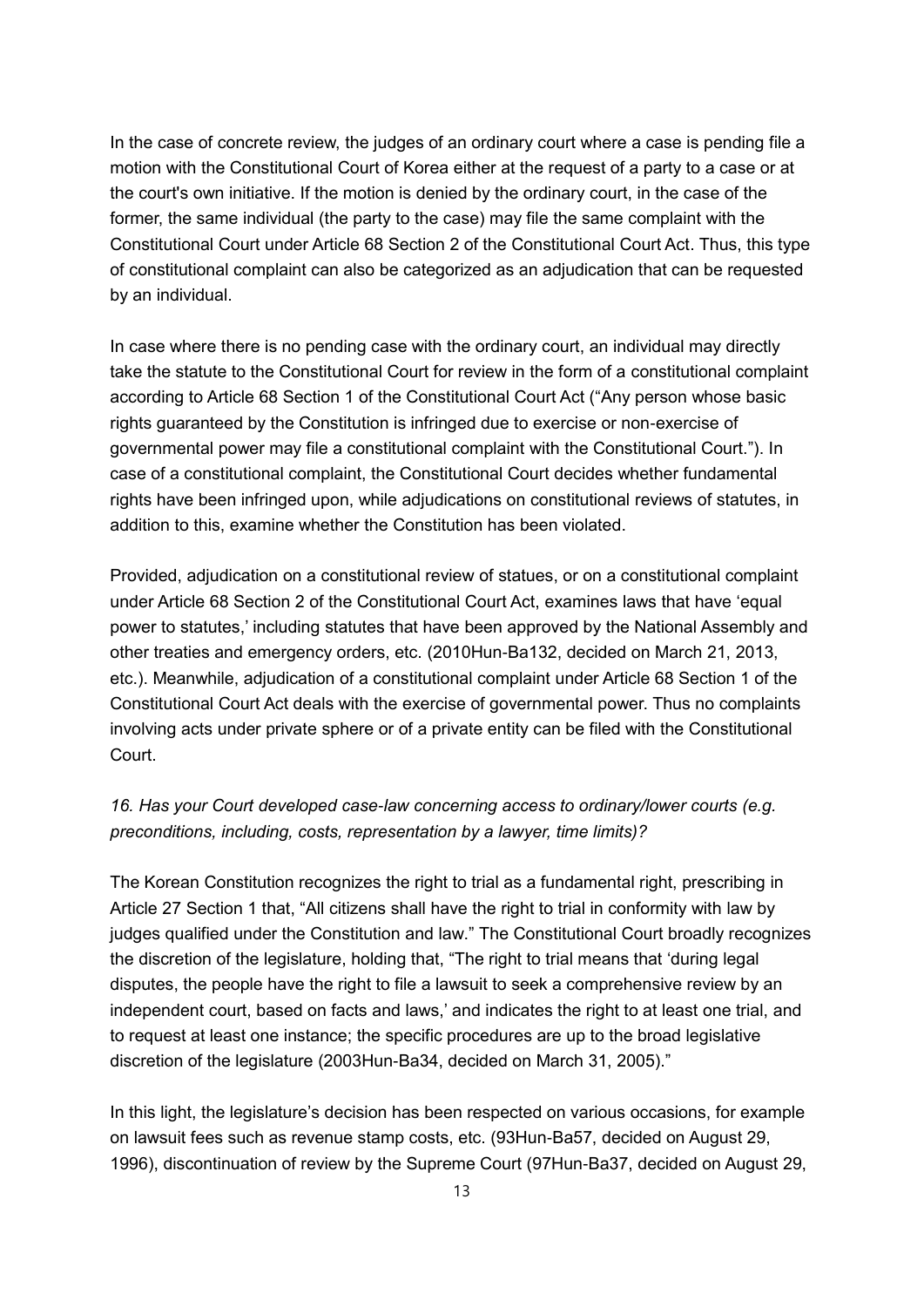1996, etc.), the right to appeal including the appeal period (2003Hun-Ma439, decided on November 25, 2004), etc. The intention of prescribing the right to trial "in conformity with law" is to ensure the right to a trial by a judge, but also to ensure a trial that conforms to the law; in other words, a trial in accordance with the procedures defined by adjective law and with the content defined by substantive law. Given that a trial, in essence, is based on the finding of facts and interpretation of the law, one should be entitled to a review, at least once, by a judge from a factual perspective and legal perspective, and no restrictions or barriers should make it difficult to access such an opportunity. The Korean Constitutional Court held that the failure to guarantee such an opportunity could lead to the fundamental infringement of the right to trial (90Hun-Ba, decided on June 26, 1992).

#### *17. Has your Court developed case-law on other individual rights related to the rule of law?*

The Korean Constitutional Court considers the rule of law under the Constitution to hold substantial meaning, rather than merely being formal and procedural. The Constitutional Court pointed out that the protection of fundamental rights is the key element of a government by the rule of law, stating in a decision (90Hun-Ba24, decided on April 28, 1992) that, "The Constitution is based on the underlying ideology of realizing a government by the rule of law that protects the people's fundamental rights from the abuse of governmental power." It also clarified that the rule of law under the Constitution indicates substantive rule of law, in a decision (92Hun-Ba27, decided on July 21, 1995) stating that, "The rule of law today goes beyond the formal rule of law, which prescribes that matters pertaining to the rights and obligations of the people should be defined by law. Rather, it requires substantive due process, ensuring that the objective and content of the law should conform to the constitutional ideal of protecting fundamental rights."

In the case where Kukje Group was dissolved due to the infringement of property rights, the Korean Constitutional Court clarified that the restriction of fundamental rights with no legal grounds violates the principle of government by the rule of law, stating in its decision (89Hun-Ma31, decided on July 29, 1993) that, "However good the cause, when governmental power restricts people's rights and imposes obligations, it should be based on predictable law, and the same applies to intervention in and restriction of the management rights of a company. In this light, the exercise of governmental power with no legal grounds, as seen in this case, violates the procedures of governmental rule of law. It also violates the principle against arbitrariness, which derives from the principle of equality prescribed in Article 11 of the Constitution, in that it was an exercise of arbitrary governmental power with no legal authority."

In the case of the television broadcast receipt fee involving the Korean Broadcasting System (hereinafter "KBS"), where the legal basis of restricting property rights became an issue, the Constitutional Court held that, "One of the basic principles of the Constitution is the rule of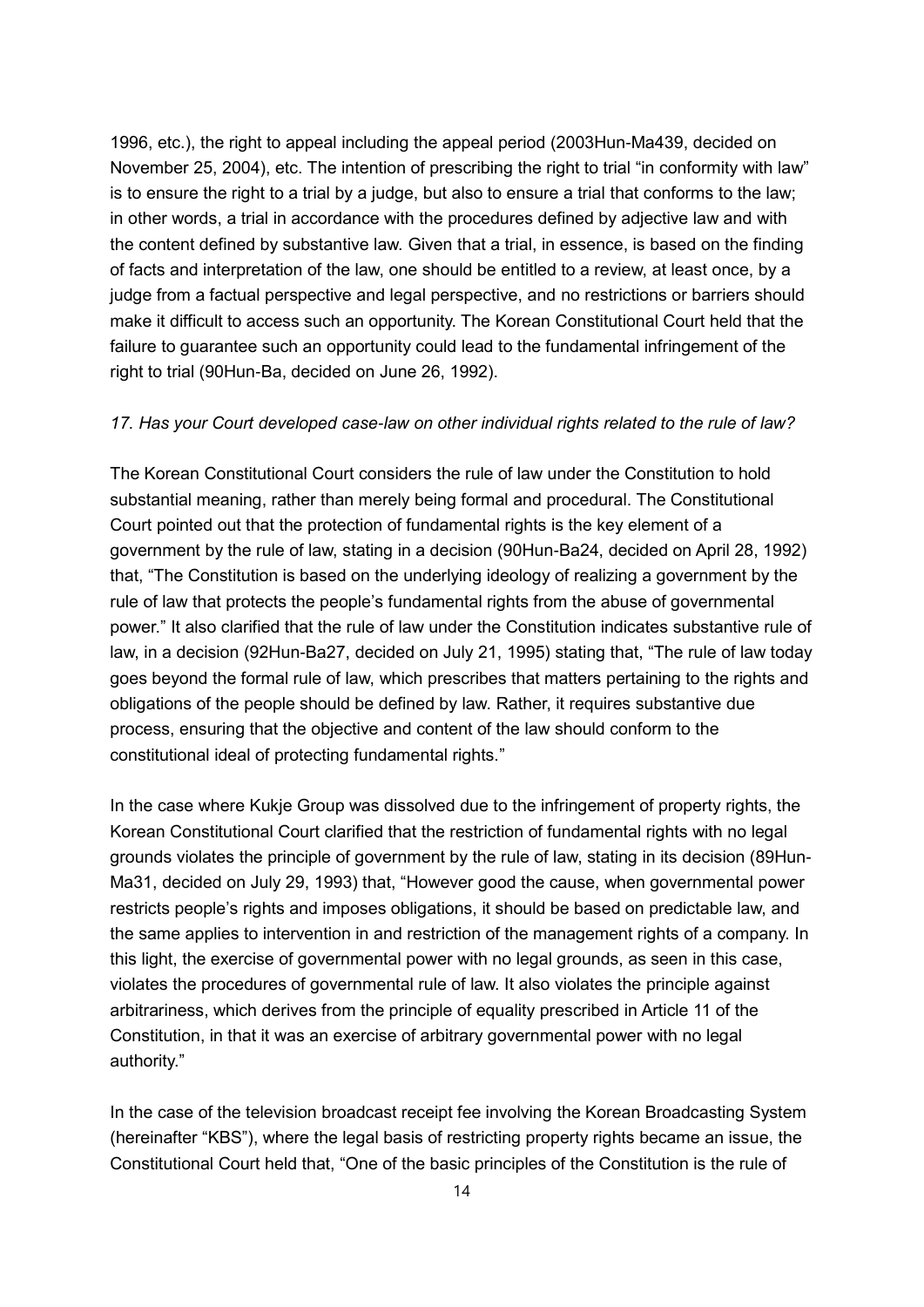law. The rule of law centers on the principle of statutory reservation. Today, it is not enough to require that all administrative actions limiting people's liberties and rights or imposing obligations are merely based on a statute (statutory reservation). The principle requires that all essential issues that hold fundamental significance to the people, and especially those concerning the realization of their basic rights, be decided by the legislature itself (parliamentary reservation). … While KBS is not an administrative agency, it should be considered an independent administrative body given its purpose of establishment, organization and work duties. The television broadcast receipt fee is a special contribution fee that imposes on the people the duty to pay. Therefore, the imposition and collection of fees by KBS is an administrative act that limits people's right to property. The amount of the fee, together with the scope of the fee-payers and the collection procedure, is an essential element of the imposition and collection of fees. In times when most households possess television sets, the decision on the amount of the fee directly affects the interest of the majority of the people, regardless of how much it is. Therefore, the amount of the fee must be determined by the legislature itself." As seen in this decision, the Korean Constitutional Court maintained that notwithstanding the existence of a legal basis, the essence of this matter should be ruled directly by law (98Hun-Ba70).

In the case on the unconstitutionality of the proviso to Article 331 of the Criminal Procedure Act, where the infringement of physical freedom became an issue, the Korean Constitutional Court held that, "The principle of due process stipulated by the current Constitution does not stop at the limited interpretation of simply restricting the reservation of legislative power. The principle should be interpreted as an independent fundamental right under the Constitution, which governs all state action. … Furthermore, its interpretation should be that when applying laws in relation to statutes that restrict physical freedom during criminal procedures, the essence of physical freedom should not be infringed upon, even through the exercise of legal authority to impose punishments; and that especially, only when it does not go against the principle of proportionality or the prohibition of excessive legislation can its appropriateness and constitutionality be recognized." As seen here, the Korean Constitutional Court stated that the strict application of due process of law is especially required when restricting physical freedom (92Hun-Ka8, decided on December 24, 1992).

In the case where the restriction of voting rights of nationals residing abroad became an issue, the Korean Constitutional Court held that, "Although Article 24 of the Constitution takes on the form of statutory reservation by stating that all people shall have the right to vote 'under conditions prescribed by statute,' this does not signify a reservation to comprehensive legislation that acknowledges the right to vote 'only under the terms of the law.' This means that the basic rights of the people should be materialized through the law and to specifically actualize the right to vote through the law. Such statutory reservation is to realize and ensure the right to vote and not to restrict it. Therefore, even when stipulating the contents and process regarding the right to vote, such stipulation must conform with Article 1 of the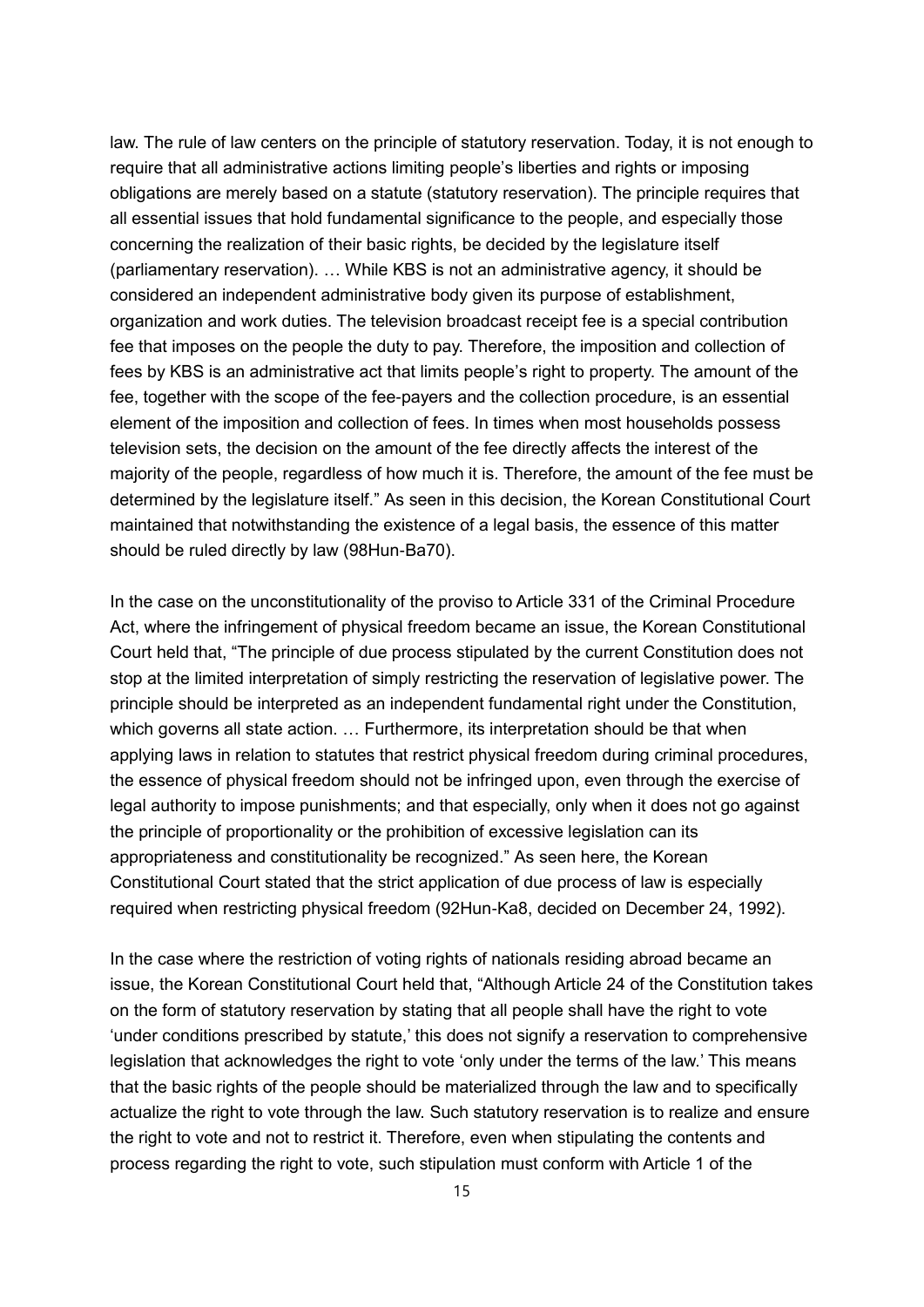Constitution which declares popular sovereignty, Article 11 which speaks of equality, and Articles 41 and 67 which guarantee popular, equal, direct and secret elections for presidential and national assembly elections. Also, pertaining to the importance the right to vote holds in a democratic nation as the apparatus for realizing popular sovereignty and democracy through representation, the legislative branch should enact laws that guarantee the right to vote to its fullest. Accordingly, in cases where the constitutionality of legislation that restricts the right to vote is examined, the said examination must be strict. Therefore, legislations that restrict the right to vote cannot be justified directly by Article 24 of the Constitution, but can only be justified according to Article 37 Section 2 of the Constitution in exceptional and unavoidable cases only when necessary for national security, the maintenance of law and order or for public welfare. Even then, the essential aspect of the right to vote cannot be violated." As seen here, the Korean Constitutional Court held that the restriction of fundamental rights should adhere to the principle against excessive restriction, even in the case of fundamental rights of the Constitution that take on the form of statutory reservation (2004Hun-Ma644, decided on June 28, 2007, etc.).

Meanwhile, the Korean Constitutional Court also reflected degrees of confidence in the restriction of individual rights, by drawing the principle of protection of confidence from the principle of government by rule of law (2001Hun-Ma194, decided on September 25, 2003). For instance, regarding the freedom of occupation, the Korean Constitutional Court held that, "The guarantee of freedom of occupation does not require that the legislature infinitely maintain a profession that already exists or keep the requirements for working in a profession the same. However, it is required by the principle of government by rule of law under the Constitution that the confidence of existing workers are protected when the legislative branch reforms the occupation system, for instance by changing or strengthening the requirements for exercising an occupation, for the necessity of public interest. Whether such confidence has been protected to the fullest extent will be the basis for deciding whether the principle against excessive restriction has been violated (2005Hun-Ma161, decided on November 27, 2008, etc.)."

When adjudicating on the right to request payment by the government, the Constitutional Court used the principle of government by rule of law as a standard (99Hun-Ma289, decided on June 29, 2000), holding that, "In cases where legal status under public law is powerful enough to be comparable to property rights under private law, and the deprivation of such status runs contrary to the principle of government by rule of law, such public rights should be protected by property rights."

*18. Is the rule of law used as a general concept in the absence of specific fundamental rights or guarantees in the text of the Constitution in your country?*

The Korean Constitution does not expressly refer to the rule of law as a fundamental